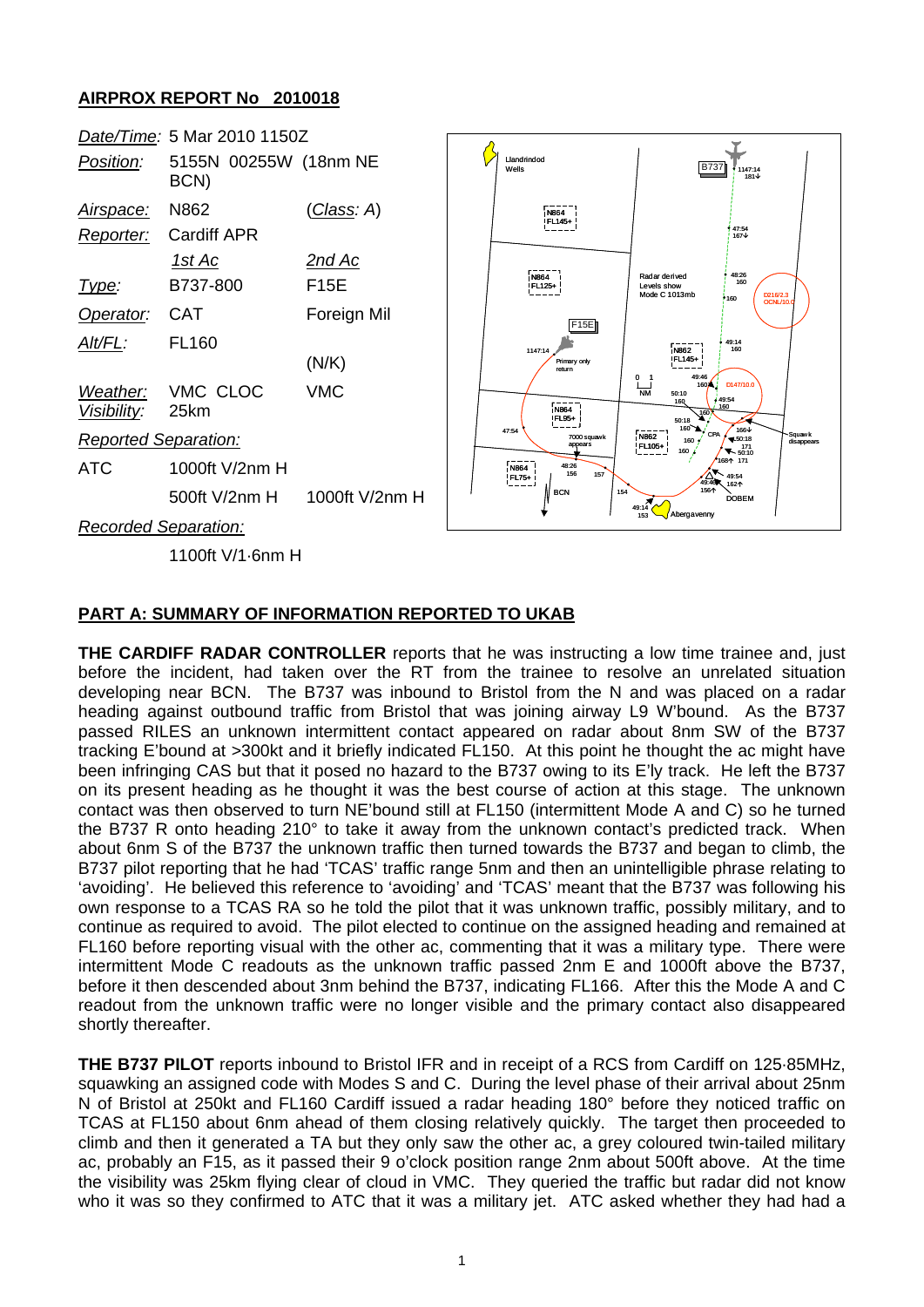TCAS RA to which they replied 'negative'. No avoiding action was required as the TA never became an RA and the jet had manoeuvred away from their flightpath before any avoiding action was required. He assessed the risk as high as the controller was not aware of the other ac.

**THE F15E LEAD PILOT** reports flying a 2-ship incentive flight with a briefed plan to conduct low flying and general handling in Wales. The visibility was >10nm in VMC and the ac was coloured dark grey with HISLs switched on. Since this was an incentive flight for non-aircrew members in the back seats of both ac, the normal electronic maps and airspace overlays were not available to the pilots in flight, nor were there the normal tapes or recorders to review the flight after landing. Positional SA was only from the paper maps carried. After low-flying the formation split to conduct separate General Handling and on conclusion they were executing a flight rejoin when the Airprox occurred. His ac was in the Llandrindod Wells area whilst the No2 ac's pilot reported his position N of turning point 5 (N of Abergavenny), which was about 20nm to his SE, so he headed in that direction for the rejoin. Enroute to the position stated by the No2 pilot at 300kt, he looked at the chart to reference the green airspace lines; however, he wrongly identified the Western boundary of CAS and was flying above the 12500/9500ft base in the Western half of CAS. During this period he was using radar to locate the No2 ac and he had radar contact with other ac in the area. One of these was the subject B737 at 15nm radar range followed by visual acquisition at 5-7nm; visual separation was maintained with the B737, which passed 2nm away and 1000ft below, whilst he manoeuvred to rejoin with the No2. Approaching Abergavenny he recognised the airspace error and commenced a descent back into the low-flying structure. He completed the rejoin and proceeded W along the planned route towards turning point 6 (10nm N of Carmarthen). Approaching point 6 the flight reached 'bingo' fuel and began a climb to RTB, which was completed uneventfully. He assessed the risk as low.

**ATSI** reports that the Airprox was reported by the Cardiff Radar controller and occurred at 1150:18 on Airway N862, Class A CAS, at FL160 in the vicinity of DOBEM. The B737 was in receipt of a RCS from Cardiff Radar on frequency 125·85MHz. The B737 was inbound to Bristol from Belfast City and was released by London TC on a heading to provide separation from a Bristol outbound joining the airway. Shortly before the B737 flight called Cardiff, radar recordings (Clee Hill) show a number of unknown contacts operating in the area. Three of significance are high speed with one displaying 7000 Mode A only and two others showing as primary radar contacts without SSR. The subject F15E, an unknown ac at the time, is one of the primary contacts.

MATS Pt1, Section 1, Chapter 5, Page 11 states *'...aircraft operating in controlled airspace are deemed to be separated from unknown aircraft flying in adjoining uncontrolled airspace...'*. At 1147:10 the B737 flight called Cardiff Radar, *"Cardiff good day from B737 c/s descending one six zero AMRAL"* and ATC replied, *"B737 c/s roger"*. At this point the radar recordings show the subject F15E as a primary only contact 18nm to the SW of the B737 tracking away to the SW. The Cardiff Radar controller reports observing the contact turn onto an E'ly track and briefly indicate FL150 with intermittent Mode A and C at a speed of approximately >300kt. The controller determined that the ac might be an infringer, but on the E'ly track it posed no hazard. At 1148:26 radar recordings show the unknown contact displaying a squawk of 7000 indicating FL156, 17nm SW of the B737 indicating FL160.

At 1149:10, in the belief that the unknown contact was not a threat, the controller instructed the B737 flight to, *"...continue present heading"* but then observed unknown traffic turn onto a NE'ly track and at 1149:45 instructed the B737 flight to, *"...turn right heading two one zero degrees".* This was correctly readback by the B737 crew followed by, *"Confirm er we got TCAS traffic in front five miles....?????..avoiding".* The transmission from the pilot using the term 'TCAS' followed by an 'unintelligible word' and 'avoiding', led the controller to believe that the B737 was responding to a TCAS RA. The controller replied, *"B737 c/s roger that's unknown traffic and continue as you wish."*  The B737 crew advised, *"Okay er two one degrees err we're keeping an eye on him B737 c/s".* At 1149:54 radar recordings show that the required separation had been lost with a minimum distance of 4·9nm and 200ft, with both ac closing. At 1150:08 the controller updated the B737 flight, *"B737 c/s yeah tha - that's unknown traffic believed to be military traffic just climbing now through flight level one seven zero"* and the B737 pilot replies, *"Yeah we got err the traffic in sight now thanks"*.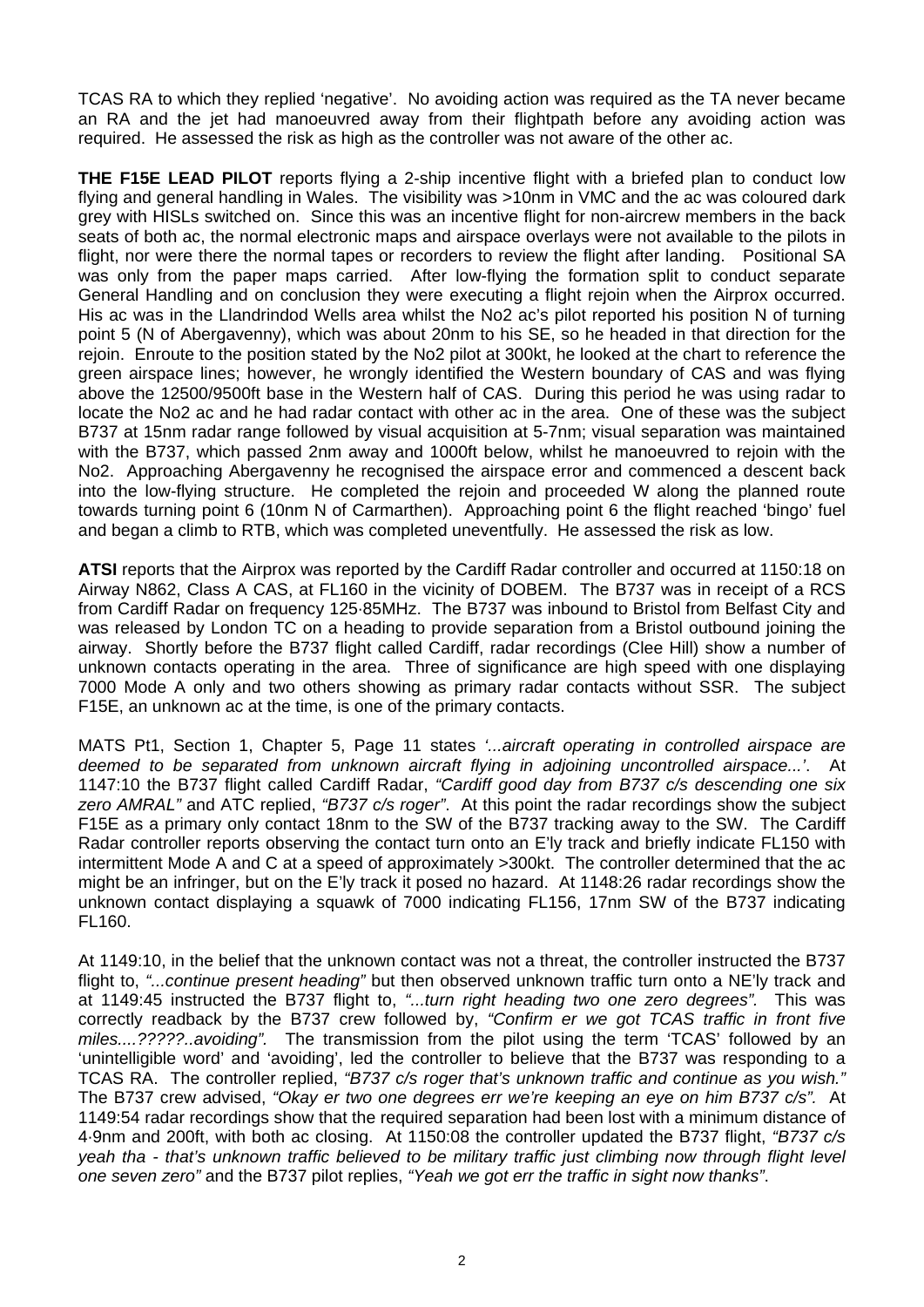[UKAB Note (1): At 1150:10 radar recordings show the 2 ac on opposite direction but parallel tracks a range of 2nm with the B737 at FL160 and the unknown contact indicating FL171. The CPA occurs on the next sweep at 1150:18 as the subject ac pass port to port at a range of 1·6nm in level flight with vertical separation of 1100ft. The next sweep 8sec later shows the unknown ac commencing a R turn and a descent before the SSR disappears on the next sweep.]

The B737 was then given descent for a normal approach into Bristol. Tracing action was taken and it was later confirmed that the unknown traffic was an F15E.

The controller had considered that the pilot of the B737 was following a TCAS RA. This may have caused the controller to allow the pilot to continue as he wished rather than give what would have been appropriate avoiding action in order to achieve the required separation minima.

MATS Pt1, Section 1, Chapter 5, Page 9, Use of Mode C for Vertical Separation states *'Aircraft Under*  a Radar Control Service: If the intentions of Mode C transponding aircraft are not known, the *minimum separation must be increased to 5000 feet. Unverified Mode C data may be used for separation purposes provided a minimum vertical separation of 5000 feet is maintained and radar returns, however presented, are not allowed to merge'.*

MATS Pt1, Section 1, Chapter 5, Page 13, Unknown Aircraft states: *'The action to be taken by controllers when they observe an unknown aircraft, which they consider to be in unsafe proximity to traffic under their control, in various types of airspace is as follows: in Class A, C and D airspace - If radar derived, or other information, indicates that an aircraft is making an unauthorised penetration of the airspace, is lost, or has experienced radio failure – avoiding action shall be given and traffic information shall be passed'*. *'When avoiding action is issued to an aircraft under a Radar Control Service, controllers must seek to achieve the required minima and pilots must comply with the*  instructions given, even if they report visual with the other aircraft. It is recognized that it may not *always be possible for controllers to achieve the required separation minima against unknown traffic infringing controlled airspace due to the potential for their sudden appearance and/or unpredictable manoeuvres; however, controllers shall apply all reasonable endeavours'.*

**HQ 3AF** comments that the Airprox, thanks to the F-15E lead pilot's candid report, would appear to be the result of a basic navigational error by a pilot accustomed to having a WSO in the back seat. Moreover, a WSO, in addition to operating the ac's suite of navigation aids, adds significantly to the overall SA of the crew. Nevertheless, and notwithstanding his unauthorised penetration of Class A CAS, the pilot acquired the B737 on radar at 15nm and subsequently kept it in sight until clear but understandably, neither the Cardiff APR nor the B737 crew was aware of the fact.

## **PART B: SUMMARY OF THE BOARD'S DISCUSSIONS**

Information available included reports from the pilots of both ac, transcripts of the relevant RT frequencies, radar video recordings, reports from the air traffic controllers involved and reports from the appropriate ATC and operating authorities.

Although Members agreed unanimously that the cause was the unauthorised penetration of CAS by the F15E pilot, the Board discussed at length some underlying points uncovered during the investigation. First, the Cardiff Radar Controller had placed the B737 on a tactical heading, which was changed to 210° when he saw the F15E radar return turn NE'ly. However, after receiving the B737 crew's transmission mentioning 'TCAS' and 'avoiding' with an unintelligible word between, the Cardiff Radar Controller had believed that the B737 crew were responding to a TCAS RA so he had deliberately elected not to issue any positive control instructions when separation was lost. Members agreed that some phraseology used by aircrew when mentioning TCAS could be potentially misleading particularly if coupled with poor RT. Examples mentioned, which are routinely used/heard during RT exchanges, are when TI is passed by ATC and the response from aircrew is 'TCAS contact' or 'we have traffic on TCAS'. Standard ACAS/TCAS phraseology only mentions the word TCAS in 2 phrases - 'TCAS RA' or 'unable, TCAS RA'. Members believed that if there was any doubt